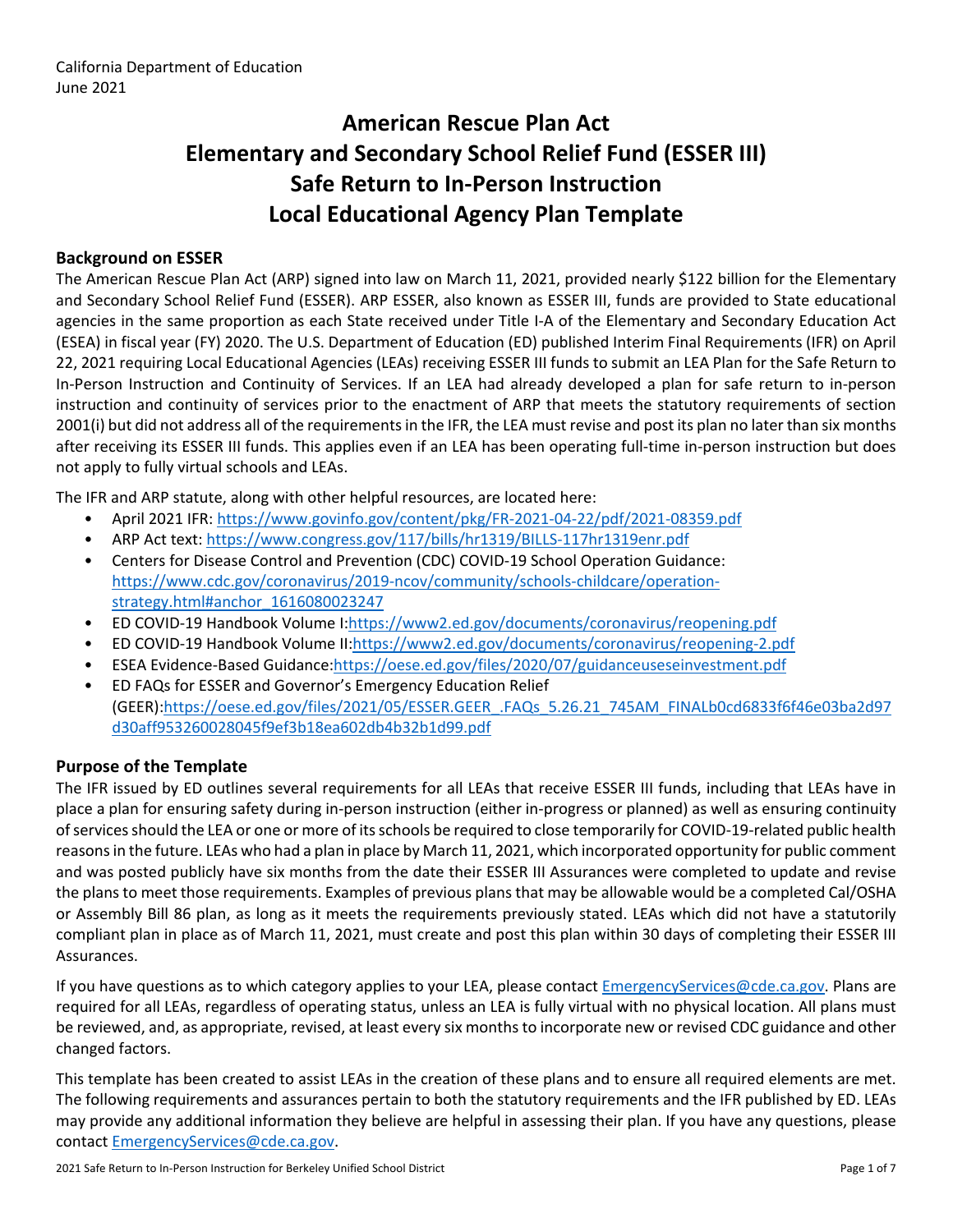### **LEA Plan for Safe Return to In-Person Instruction and Continuity of Services**

## LEA Name: **Berkeley Unified School District**

Option for ensuring safe in-person instruction and continuity of services: has developed a plan

1. Please choose one:

The LEA had a plan, as of March 11, 2021, that is already compliant with the ARP statute and will review and, as appropriate, revise it every six months to take into consideration the additional requirements of the IFR; or

**NOTE: If your LEA already has a compliant plan as of March 11, 2021, and has assured such by checking the box above, then you may skip questions 2-4 and complete the Assurance and Contact sections.**

 $x$  The LEA has amended/created a plan compliant with the IFR using this template and has posted/will post it within 30 days of completing the ESSER III Assurances.

**NOTE: If checking the box above that you are using this template to meet the 30 day plan requirements, you must respond to each question in the template.**

Please note whether the LEA has a compliant plan and include a link to the plan, or acknowledge that the LEA is submitting a new plan and will post it within 30 days of receiving funds.

<https://www.berkeleyschools.net/wp-content/uploads/2021/04/BUSD-School-Reopening-Plan-V2-04.02.21.pdf>

2. The LEA will maintain the health and safety of students, educators, and other school and LEA staff, and the extent to which it has adopted policies, and a description of any such policies, on each of the CDC's safety recommendations, including: universal and correct wearing of masks; modifying facilities to allow for physical distancing; handwashing and respiratory etiquette; cleaning and maintaining healthy facilities, including improving ventilation; contact tracing in combination with isolation and quarantine, in collaboration with the State, local, territorial, or Tribal health departments; diagnostic and screening testing; efforts to provide vaccinations to school communities; appropriate accommodations for children with disabilities with respect to health and safety policies; and coordination with State and local health officials.

Describe how the LEA will maintain, or continue to maintain, health and safety policies and procedures. Include a description of any adopted policies and procedures regarding the CDC's safety recommendations (or available LEA website links to such policies). Include descriptions of appropriate accommodations adopted and coordination efforts conducted with outside State and local health officials. Please include or describe current public health conditions, applicable State and local rules and restrictions, and other contemporaneous information that informs your decision-making process.

On February 16, 2021, Berkeley Unified School District (BUSD) and the Berkeley Federation of Teachers were able to reach an important agreement about vaccinations offered through the City of Berkeley. The agreement established a timeline for vaccinating all employees before reopening on March 29, 2021. The district and City of Berkeley were able to maintain this vaccination schedule, which established the following timeline for reopening our schools. A distance learning model was also provided for families who did not opt to send their children to school in person.

Monday, March 29: -Reopen Preschool, Transitional Kindergarten, and K-2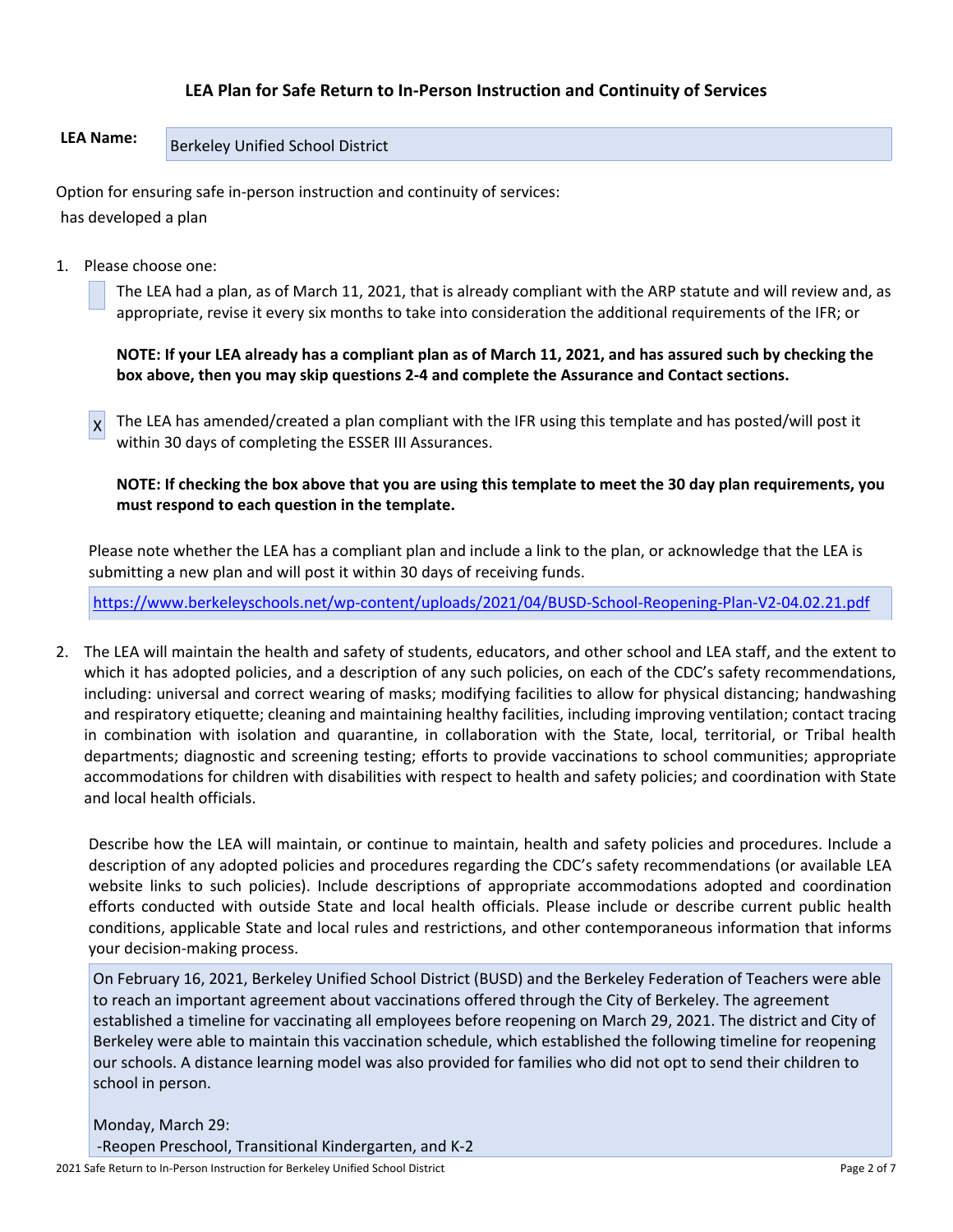April 5-9: -Spring Recess Monday, April 12: -Reopen Grades 3-5; Grades 6-8, U9 Program at Berkeley High, Berkeley Technology Academy, and Berkeley Independent Study Monday, April 19: -Reopen Grades 10-12

The health and safety of our students, families, and staff were top priorities for the District as we reopened our school campuses. Here is a list of the health and safety practices that are in place while students are on campus: - Each family is required to confirm every day their child is on campus that their child is free of symptoms related to COVID-19 by completing a Health Screening Form. If a family answers "no" to all questions, their student can go to school. If they answer "yes" to any of the questions, their student must stay home and the family should contact the school office.

- Students who do not have completed forms are screened daily at school entrances.

- Face coverings are required for all children and staff at all times, with the exception of when students are eating and drinking. Students bring their own face covering, and the school has a supply of disposable face coverings. - In some instances, school buses, classrooms, and other shared spaces on campus may be used by individuals who cannot tolerate face coverings or are sub-optimally masked due to medical exemptions. In those instances additional risk mitigation efforts are used on a case-by-case basis. This can include face shields with drapes, additional ventilation, and increased social distancing, as practicable.

- Hand sanitizer is available in each classroom and throughout the school. BUSD staff encourage children to wash their hands frequently.

- Students are asked to maintain social distancing throughout the school day, as practicable.

- To the extent practicable, each elementary school student is in no more than 2 stable groups, generally to include their class group and an after-school group. Staff take care to ensure that stable groups do not mix during the school day, including during recess, or in hallways. This effort can also include staggered arrival and dismissal schedules and one-way paths of travel in some instances.

- BUSD staff maximize outside time.

- Parents/caregivers are not permitted onto the school campus except for a limited number of COVID-19 safety roles, and drop-off and pick-up takes place at the curb.

- Playground structures are open for use, and students are asked to use hand sanitizer before and after playing, to wear face coverings, and to remain with their stable group.

- The use of shared items is minimized. Stable groups have dedicated sports equipment and any high-touch items are cleaned daily.

Our district created a Covid-19 Reopening Safety Plan with clear guidelines for reopening our schools. Berkeley Unified operates under the City of Berkeley Health Department (CBHD) who provided us with guidance on safely reopening our schools. Prior to reopening, CBHD conducted site walkthroughs in order to verify coherence to regulations. The safety plan, which is currently posted on our website - link below, includes information on health order guidance, face coverings; Personal Protective Equipment (PPE); stable groups; physical distancing; entrance, egress, and movement in our schools; ventilation and outdoor space; healthy hygiene practice; cleaning and disinfecting; health screening for students and staff; identification and tracing of contacts; City of Berkeley response guide to suspected and confirmed COVID-19 cases; triggers to switching to distance learning; return to school criteria; communications plan; staff training and family education; testing; and staff vaccinations.

Berkeley Safety Plan:

<https://www.berkeleyschools.net/wp-content/uploads/2021/04/BUSD-School-Reopening-Plan-V2-04.02.21.pdf>

In addition to the safety plan, on our website we have school reopening readiness dashboards for elementary, middle and high schools. We also maintain a "COVID-19 Confirmed On-Site Case Dashboard," which provides the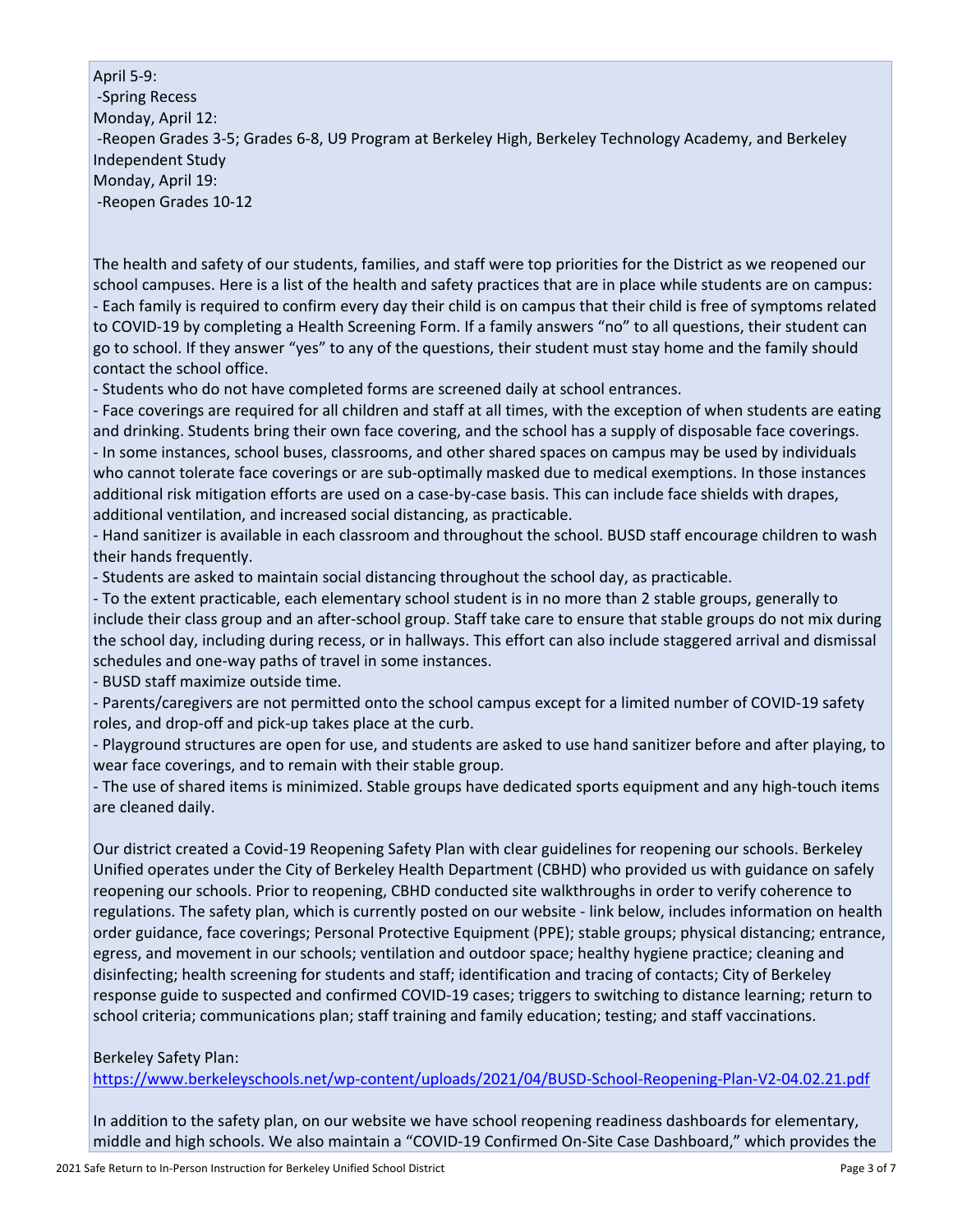public a report of all confirmed COVID-19 cases among personnel and students physically present at district schools and facilities during their infectious period for COVID-19. The page also has information and resources for keeping students and families safe.

Campus Reopening Website Page: <https://www.berkeleyschools.net/campus-reopening/>

The 2020-2021 school year has officially come to a close, but we are holding summer school for qualifying students in June and July. During these summer school sessions, we are continuing to follow health and safety guidelines according to our safety plan. We have posted on our website safety plans for each school that is open for summer school. The plans include symptom screening, student and staff testing, cases and contract tracing, face covering requirements, isolating and quarantining, health and hygiene protocols, ensuring proper ventilation, and other safety protocols followed during the Spring.

California is preparing to get back to normal. On June 15, capacity and distancing restrictions were lifted for most businesses and activities. If current trends and best practices continue, the next school year will begin with offering full in-person instruction to all students (full days, five days per week). Some staff, students, and families may continue to require accommodations. For families who may not be able to return to in-person school, we will offer an independent study option and possibly a smaller version of our distance learning program. We will send information out by early August with any updates we have at that point about masks or daily screenings, but we are currently planning for a full five days of in-person school.

3. The LEA will ensure continuity of services, including but not limited to services to address students' academic needs and students' and staff social, emotional, mental health and other needs, which may include student health and foodservices.

Describe how the LEA will ensure continuity of services in case isolation, quarantine, or future school closures are required, including how the LEA will meet the needs of students with disabilities and English learners.

We know that because of the COVID-19 pandemic and school closures we will need to be ready to respond to an increased need for academic and social emotional support for our students. We are also aware that our staff may have unique needs for mental health support as a result of the pandemic. Berkeley Unified School District is ready to respond in a variety of ways. As we plan for the next school year, we are increasing programs and services that will best meet the needs of our students in the following ways.

Knowing that each school is unique, we are offering "Restorative Restart" school grants to each of our elementary and secondary sites. Principals and their stakeholders have developed individual proposals for how they will spend their allotted funding. Plans include specific actions intended to mitigate the effects of the pandemic including increasing staffing of counselors, literacy coaches, math interventionists, and response to intervention (RTI) teachers. Sites are also using the funding to provide trauma informed training for staff and other professional development focused on responding to the needs of students due to the pandemic.

We will staff a full-time Coordination of School Based Services Teacher on Special Assignment (TSA) for TK-8th grades to provide support to sites in Positive Behavioral Interventions and Supports (PBIS) and in using our social emotional curricula. At our high school we have a health center that offers individual & group counseling, crisis intervention, relationship counseling, family counseling, stress management, and depression supports. If a student needs to be quarantined or we experience school closures, the Berkeley High School Health Center offers students access to essential health services that accommodate this. Services are available through telehealth (over the phone) or in-person (limited).

Tutoring will be provided for an anticipated increase in need for academic support, and in order to accelerate growth. We will use contracted agencies as well as our own staff to offer tutoring before and after school and on weekends. During the summer we are offering Slingerland and Wilson reading intervention summer sessions and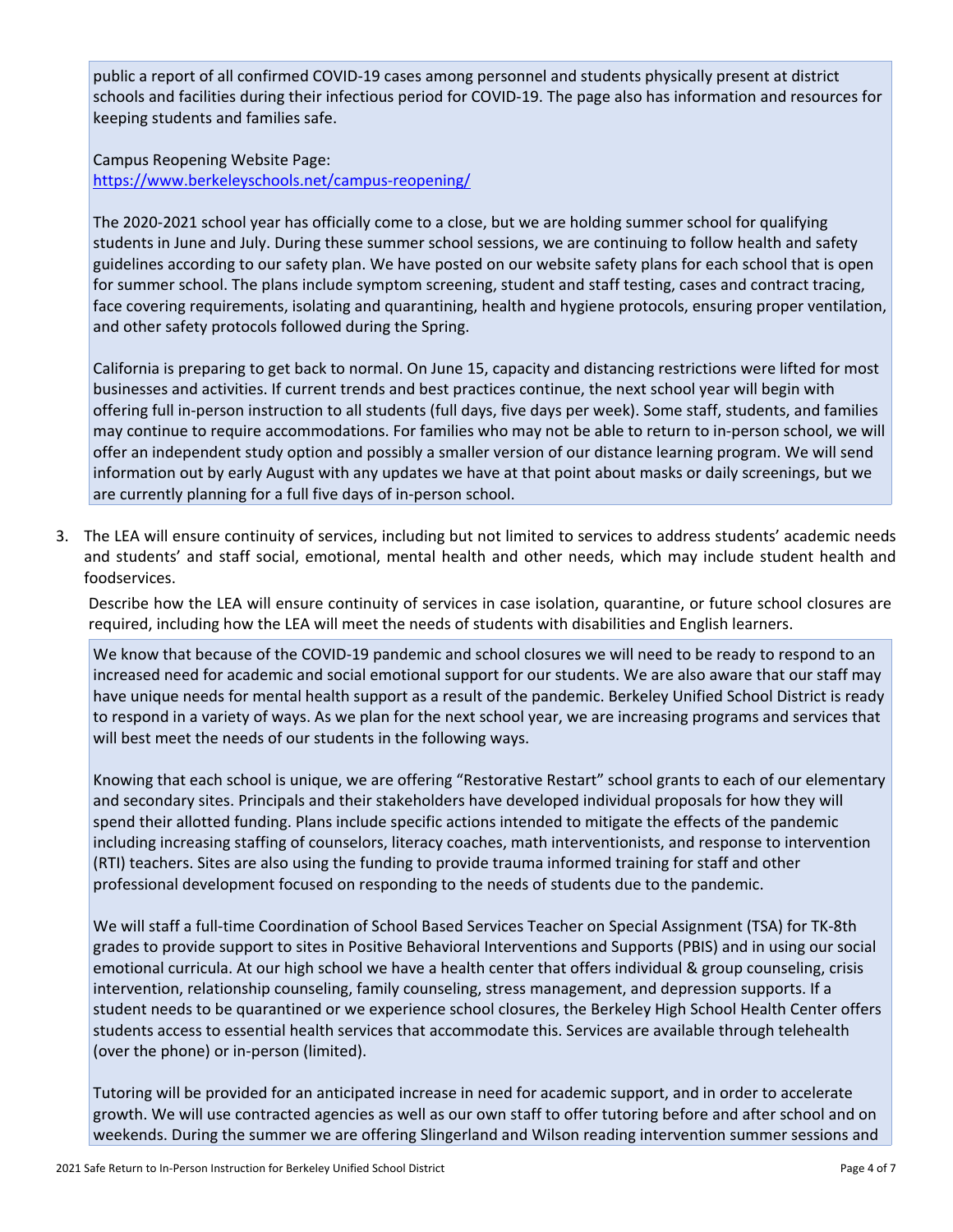offering small group intervention support to special education students. Staff training will be an important part of our recovery planning. We are holding professional development through Wilson Language Training to provide quality professional learning and ongoing support for educators to help their students become fluent, independent readers. Special Education and site RTI teachers and literacy coaches will all be offered this training, which includes materials. Other training being planned will focus on accelerating learning and social emotional learning.

We know also that with the pandemic came isolation. Students' opportunities to interact with each other, play, exercise, and explore through hands-on activities was lessened considerably. It is important that we account for the whole child in our planning as we add or fortify programs. To address this issue we will be funding enrichment activities beyond our normal before and after school learning offerings through contracted agencies. We are exploring possibilities such as STEM activities, sports programs, and programs in the arts. This pandemic has disrupted our students' and families' lives, but we must also take into consideration the mental health of our staff. During this dramatic shift from normalcy, they were called upon to step up to the challenge of taking on a whole new way of doing their jobs, often while caring for those in their homes. If staff, or their family member is having trouble coping, BUSD offers free and confidential services through Claremont Employee Assistance Program (EAP), a behavioral health partner recognized for providing innovative EAP, work/life, wellness and organizational assistance services, including financial and legal services and emotional well-being resources.

During the summer, BUSD will continue to distribute free grab and go breakfast and lunch meals to all children, age 18 and younger, to cover meals on weekdays, weekends, and most holidays. Summer meals will be distributed beginning June 7 and through August 11. In addition to distribution to students who are on campus for in-person summer learning, meal distribution for all youth not attending a BUSD summer program will continue to occur on Monday, Wednesday, and Friday.

As we return back to full in person instruction offered to all students, five days a week, we know there will be some students who will not be able to return due to medical circumstances. In response to this, BUSD is currently planning to offer 2 models for instruction:

Model 1 - Voluntary Independent Studies Program: For grades K-8, A Berkeley Independent Studies (BIS) teacher and home teacher collaborate together on assignments that will best support the student's progress. The main role of the BIS teacher/coach is to provide the curriculum to support the home teacher (parent/guardian) to teach and supervise instruction. The BIS teacher assesses student progress weekly. For grades 9-12, students meet with their teacher once-twice a week for 90 minutes for each class. Students take 3 classes a quarter. Students take home 30 hours of homework each week (10 hours /class).

Model 2 - BIS Virtual Academy offered for students with a "documented medical reason" and can't be vaccinated, or are at higher risk even after vaccination. The instructional schedule would be the same as our 2020-2021 distance learning schedule. We would most likely offer combination grade level classes, K-1, 2-3, 4-5.

For students who have a qualifying medical condition and receive Special Education services, the IEP team will convene to consider services during the student's registration before transfer to the BIS Virtual Academy. We will also take into consideration the needs of our English Learner (EL) students and ensure they are receiving services and supports online. We will not be able to offer Two-way Immersion to students currently in that program, nor will we be able to offer the full array of enrichment classes we previously offered in our distance learning model. Students will be allowed to move in to, or out of in-person or distance learning, but they will not be guaranteed a spot at their previous home school. Instead, they will be assigned to a site based on zones, and available space. If a class is quarantined, the teacher will move into a distance learning model as done during Spring of 2021. Because teachers now have the skills to teach in person or in distance, we anticipate much smoother transition if this is needed.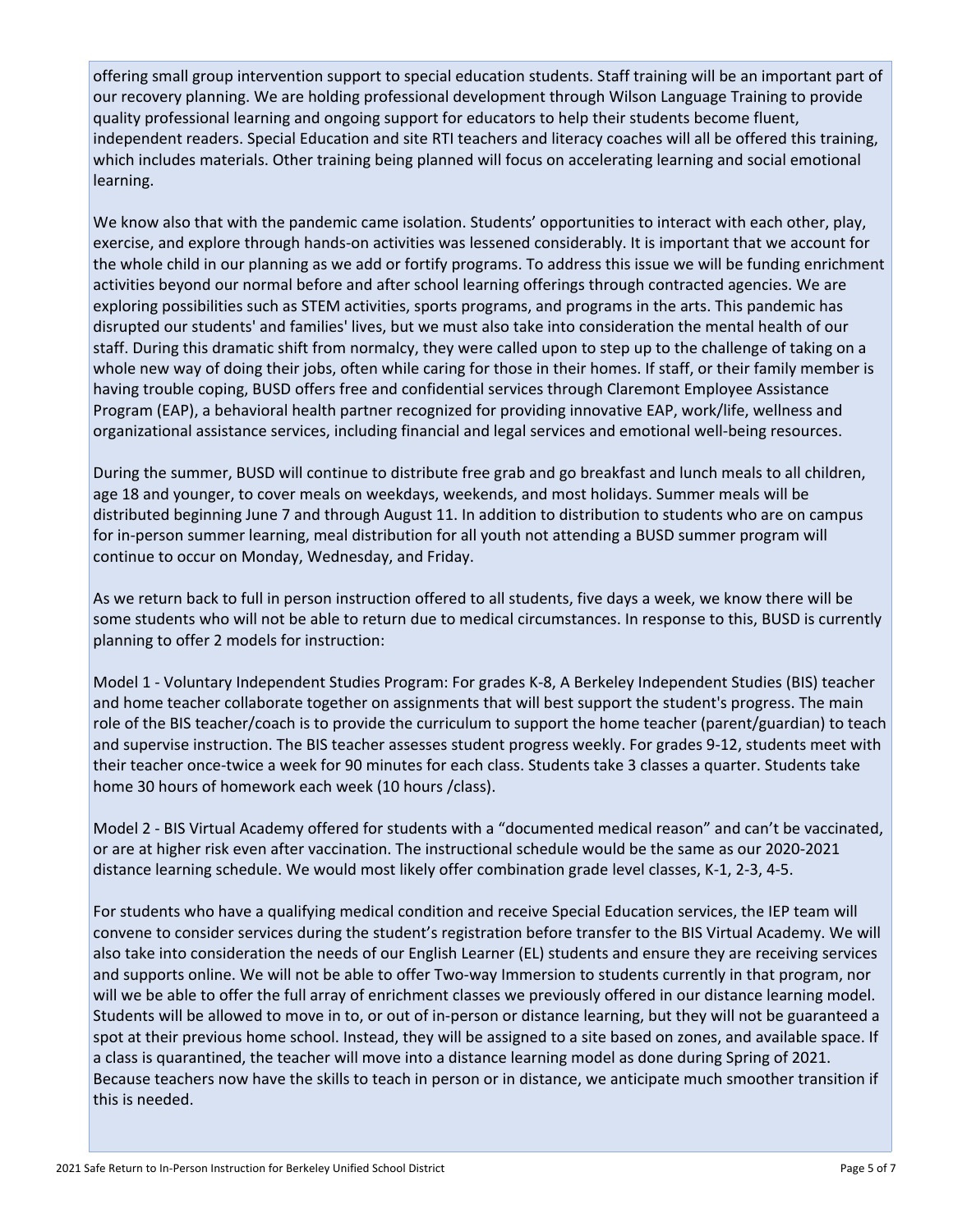4. The LEA sought public comments in the development of its plan and took those comments into account in the development of its plan.

Describe the LEA's policy or practice that provided the public with an opportunity to provide comments and feedback and the collection process. Describe how any feedback was incorporated into the development of the plan.

BUSD families and Community are integral to the success of our students and schools. Families are active, engaged and welcomed partners in their child's education, they give valued input and participate in making important decisions about our academic and enrichment programs. Our diverse community is passionate about equitable educational outcomes for all students. Our civic and community organizations partner with us to promote family engagement and the well-being and success of our students. BUSD partners with this engaged and vocal community as decisions are made to guide the education of our students. Over this time of the pandemic, we held a variety of added public forums for stakeholders and provided regular updates to the school board on the status of school reopening. Town Hall and school reopening meetings are listed below. All meetings included an opportunity for families to ask questions either during the meeting, or by submitting questions prior. All meetings were recorded and available on our website afterwards. Information attained from meetings and surveys helped to guide us through this very difficult and unprecedented time, and gave stakeholders an opportunity to offer a wide array of perspectives.

November 19, 2020 Spanish Town Hall November 19, 2020 Elementary School Town Hall December 1, 2020 Middle School Town Hall December 3, 2020 High Schools Town Hall December 3, 2020 High Schools Student Town Hall January 27, 2021 Superintendent's State of the District and Reopening Conversation March 23, 2021 - BUSD Facilities and Covid Mitigation April 1 BUSD Middle School and High School Town Hall for Special Education Families April 1 BUSD Black and African American Town Hall for Middle School and High School Families

Information sessions with updates from the University of California San Francisco (UCSF) Collaborative to advise on reopening schools safely (UCSF-CARES) were held throughout the school year. The UCSF webinars included information about data and best practices on risk mitigation in schools, issues related to health equity, and updates on vaccines. The meeting on April 20th was geared toward our BIPOC (Black, Indigenous, and People of Color) community, and one in Spanish on May 4. Attendees were allowed to ask questions of presenters, and sessions were recorded and available afterward on the BUSD YouTube channel.

- March 22, 2021 BUSD and UCSF COVID-19 and healthHealth Information Session
- April 20, 2021 BUSD and UCSF Covid Information Session (BIPOC)
- 4 de Mayo 2021 BUSD y UCSF Sesión de Información de Covid 19 Para la Familia

BUSD has offered a variety of surveys to families to gather information in order to inform decisions. One survey was offered at the beginning of the school year, 2020-2021, in order to understand how our families were thinking about plans for school in the Fall. This survey told us that parents needed better support with technology and needed a way to connect with their child's teacher and have a more collaborative approach to their child's learning. As a result, we offered time at the beginning of the school year for family meetings with teachers, we purchased the app, "Remind" for better communication, and we embedded time into the teachers' work week for family outreach. We surveyed families in October to solicit feedback on how distance learning was going for their child or children. The positive feedback from this survey let us know that the changes we made for the fall were successful. We surveyed families in February to find out how many would be willing to send their child back to in person learning, given all of the safety protocols that were being followed. This survey was vital for our reopening plans to inform us on how many families preferred to keep their child in distance learning. Knowing that approximately 18% of our families still favored distance learning helped us to plan for the number of teachers and classes we needed in order to offer this extra program of distance learning while running an in-person program simultaneously. We also conducted a final survey in May for distance learning families to better understand for